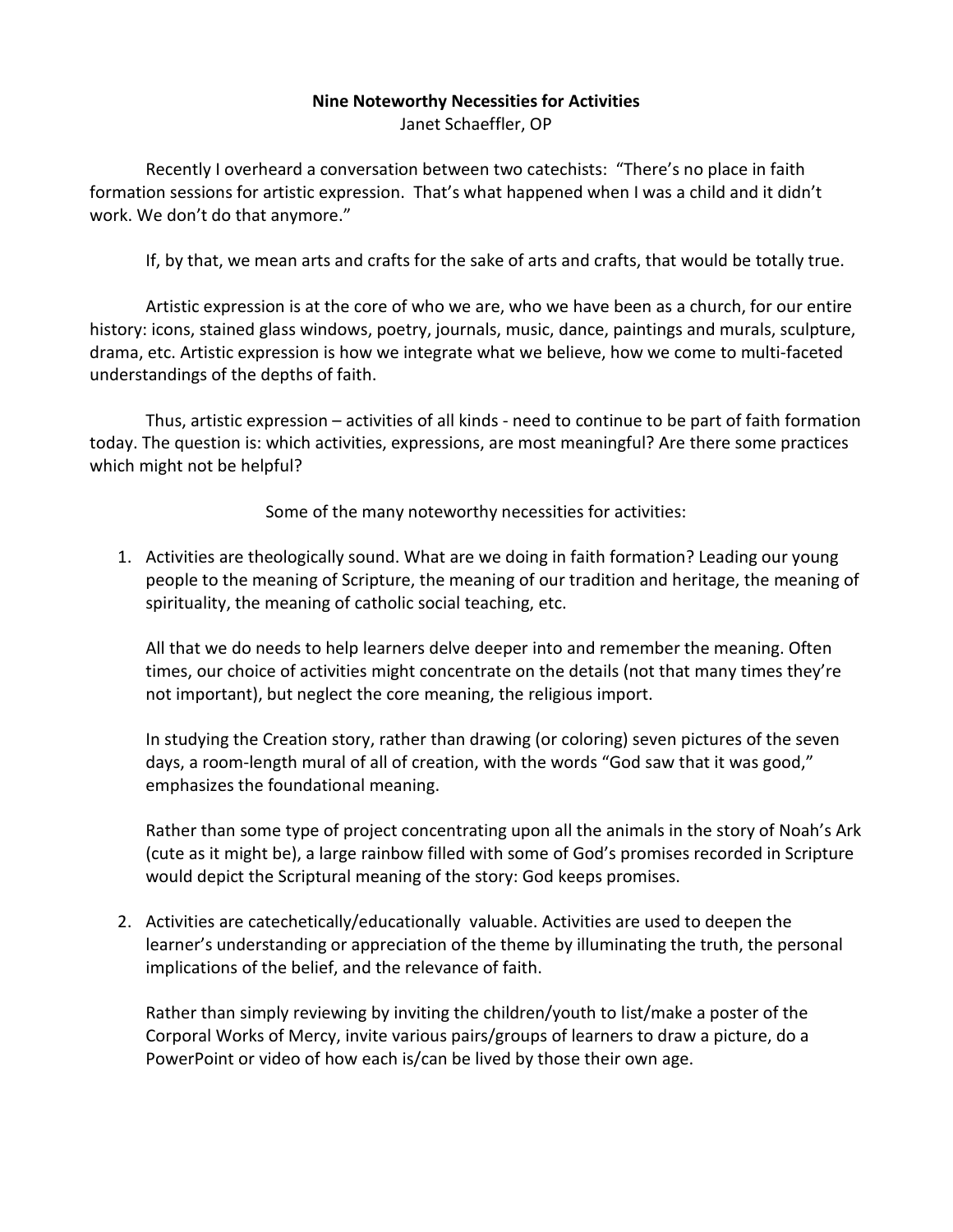3. Activities belong to the learner. The essence of the activity is self-expression: how does what we have just learned apply to my life? Therefore, there is no need for patterns or samples to illustrate "what it has to look like." No rules for "it has to be this way."

Because the activity helps the learners interpret and deepen, not just repeat, what has been learned, it takes them a step beyond the "presentation." After a study of the psalms, rewriting a psalm in one's own words or writing a psalm for today, from the learners' everyday experiences/needs will help to make the meaning of psalms more personal.

After a discussion on God: if you were to paint God, what color would you select?

After the Scripture story of Zaccheus: if you were Zaccheus, what would you say in a thank you note?

4. Activities touch upon each person's creativity. The skilled catechist invites the children/youth, saying just enough to spark their thoughts, but leaving them with freedom so that they can imagine, dream, think, apply.

Rather than doing a puzzle, fill in the blanks, etc. about the call of the disciples, children/youth can be invited to imagine they were there, they were called by Jesus. They write a letter to their family about what happened, their feelings, what they will now do.

Creating a newspaper about a Scripture event or a billboard that advertises God's love calls upon individual creativity, imagination, and deepened learning and appreciation rather than a word game which only uses memory.

- 5. Activities take various expressions. Activities are much more than crossword puzzles, drawing pictures, etc. Wouldn't it be wonderful if each new session invited the learners to respond through a new type of media, different materials, participative experiences, employing the various creative expressions of our heritage, of who we are as humans.
- 6. Everyone doesn't need to do the same thing. Children/youth will have different abilities and interests. Whenever possible, suggest options that they can do for any given session. Within a lesson on prayer, give four options from which they can choose: using paint, show you feel when praying alone, when praying with others; rewrite the Magnificat in your own words; design gestures to accompany your favorite Psalm; select a popular song that can be used as prayer with a PowerPoint presentation to accompany it.
- 7. Activities aren't fillers. In lesson planning, catechists don't dream things up just to keep the learners busy. Activities/projects flow from the theme and reinforce the core teaching.

Neither do activities have to always take place at the end of the session, during the last ten minutes. At the very beginning, invite the learners to mold a sculpture from clay that expresses their idea of God's forgiveness. These sculptures, then, can be referred to throughout the session, and might be a focal point for a closing prayer service.